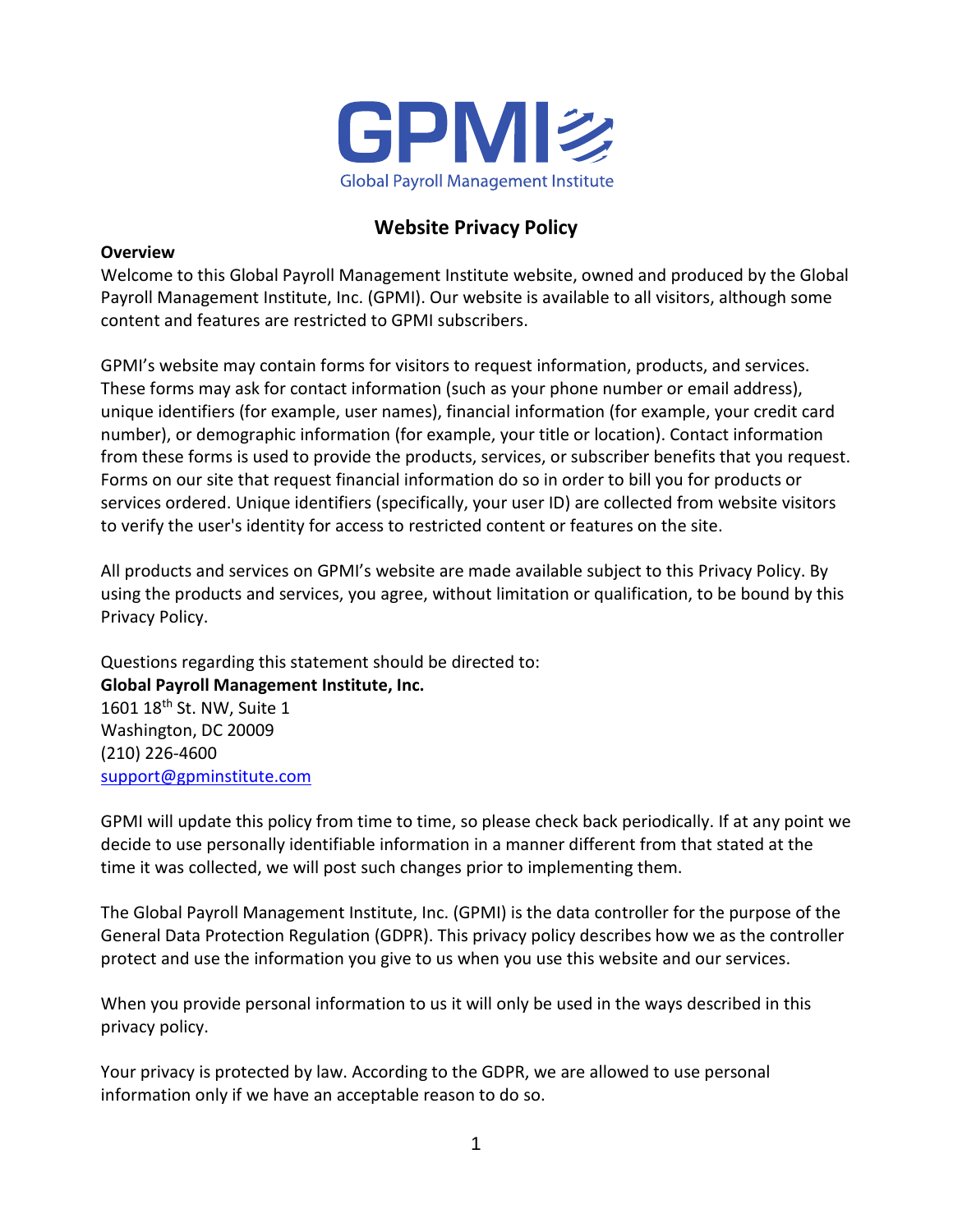The law says we must have at least one or more of the following reasons:

- To fulfil a contract we have with you, or
- When it is our legal duty, or
- When it is in our legitimate interest, or
- When we have your consent

When we have a business or commercial reason to use your information, this is classified as a legitimate interest.

If GPMI has a business or commercial reason to use your information, this is known as 'legitimate interest' and if we need to rely on legitimate interest as the reason for using your data, we will tell you what that is. In the event that we use your data under legitimate interest, we cannot unfairly go against your interests as a subscriber.

### **What information of yours does GPMI's website collect?**

Our goal is to become your destination for global payroll-related information by providing information, services, and product offerings that are most relevant to you in the most convenient way. To achieve this goal, GPMI collects information about site visitors. Information collected online is usually defined as being either anonymous or personally identifiable.

**Anonymous information** refers to data that cannot be tied back to a specific individual and is not personally identifiable. GPMI collects some information each time a visitor comes to the GPMI website, so we can improve the overall quality of the visitor's online experience. For example, GPMI collects the visitor's IP address, browser, and platform type (e.g., an Internet Explorer browser on a Windows platform). Gathering this data helps us to learn what browsers we need to support and to diagnose problems with our website. Other anonymous information helps us determine what sections of GPMI's website are most popular and how many visitors come to our site. You do not have to log in to the site before we can collect this anonymous information.

**Personally identifiable information** refers to data that tells us specifically who you are (e.g., your name and postal address). GPMI collects personal information in the following ways from different parts of its website: GPMI Subscriber Applications, New User Signup pages, or product purchases. You are sharing personally identifiable information, including your name and email address, with us when you become a new user or subscriber to GPMI or purchase products through our website. GPMI subscribers, users, and customers are allowed to choose a user name, and this user name and password enable subscribers, users, and customers to take advantage of restricted content and features on GPMI's website.

To ensure we are able to respond to our subscribers and visitors, we will collect the following personal information, which is not an exhaustive list:

- Name
- Contact information including email address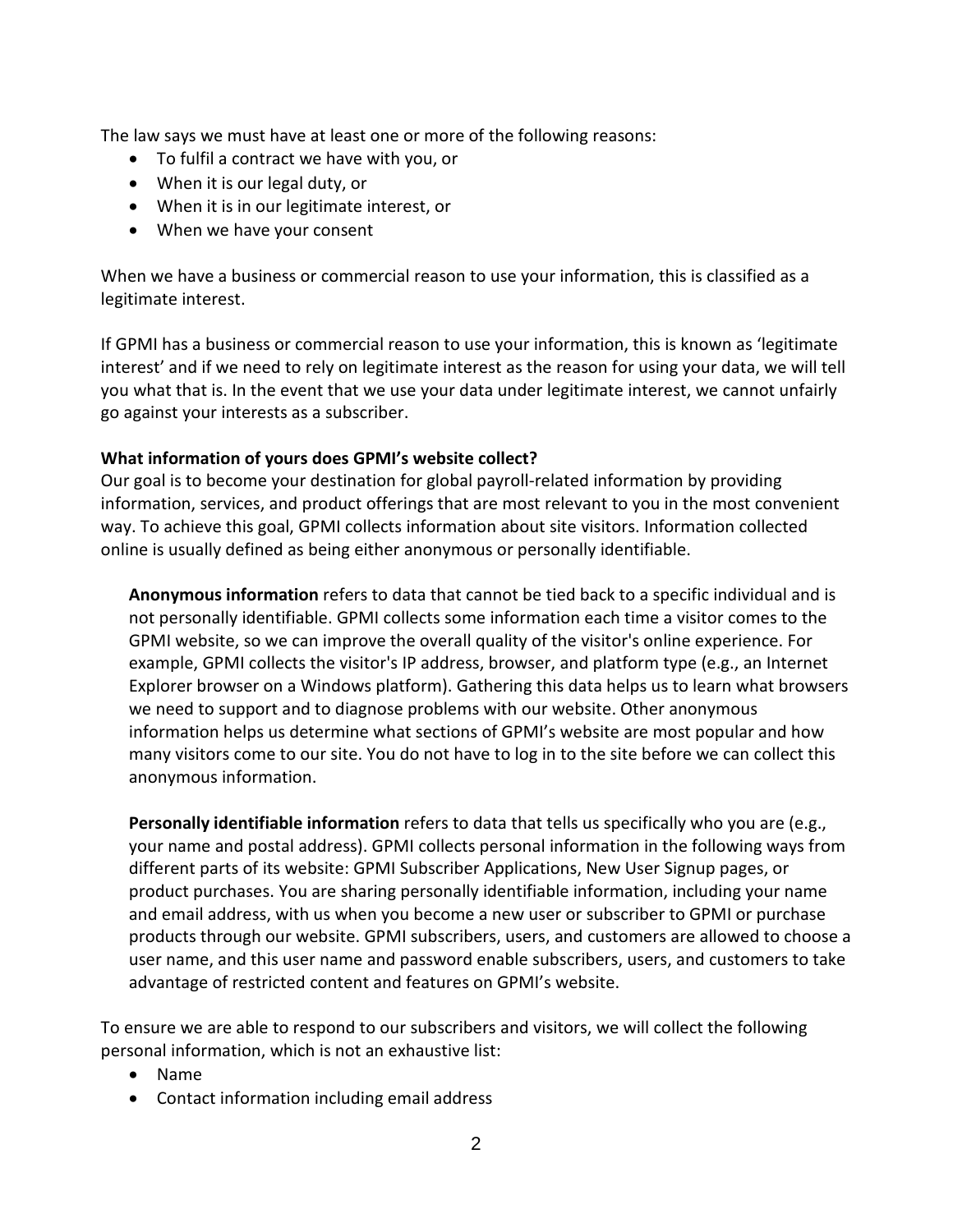- Information about your company and position
- Website usage data
- Transactional details
- Information identifying computers/devices used to connect to the internet, including your Internet Protocol (IP) address
- Details of access to online resources

# **Below is a list of all the ways that we may use your personal information and specific reasons we rely on to use this information.**

| Use of your personal information                                                                                                                                                                                                            | Reason                                                                                    |
|---------------------------------------------------------------------------------------------------------------------------------------------------------------------------------------------------------------------------------------------|-------------------------------------------------------------------------------------------|
| To manage your relationship with us<br>To develop new ways to understand our<br>subscribers' and users' requirements<br>To provide advice or guidance about our services                                                                    | Your consent<br><b>Fulfilling contracts</b><br>Our legitimate interests<br>Our legal duty |
| To manage how we work with other companies<br>that provide services to us and our subscribers                                                                                                                                               | <b>Fulfilling contracts</b><br>Our legitimate interests<br>Our legal duty                 |
| To deliver our services<br>To make and manage subscribers', users', and<br>customers' payments<br>To manage fees, charges and interest due on<br>customer, user, and subscriber accounts<br>To collect and recover money that is owed to us | <b>Fulfilling contracts</b><br>Our legitimate interests<br>Our legal duty                 |
| To run our business in an efficient and proper<br>way. This includes managing our financial<br>position, business capability, planning,<br>communications, corporate governance, and<br>audit                                               | Our legitimate interests.<br>Our legal duty                                               |
| To exercise our rights set out in agreements or<br>contracts                                                                                                                                                                                | <b>Fulfilling contracts</b>                                                               |
| To communicate changes to legislation relating<br>to global payroll compliance                                                                                                                                                              | Our legitimate interests<br>Our legal duty                                                |

# **We may collect personal information about you from these sources:**

#### **Data you give to us:**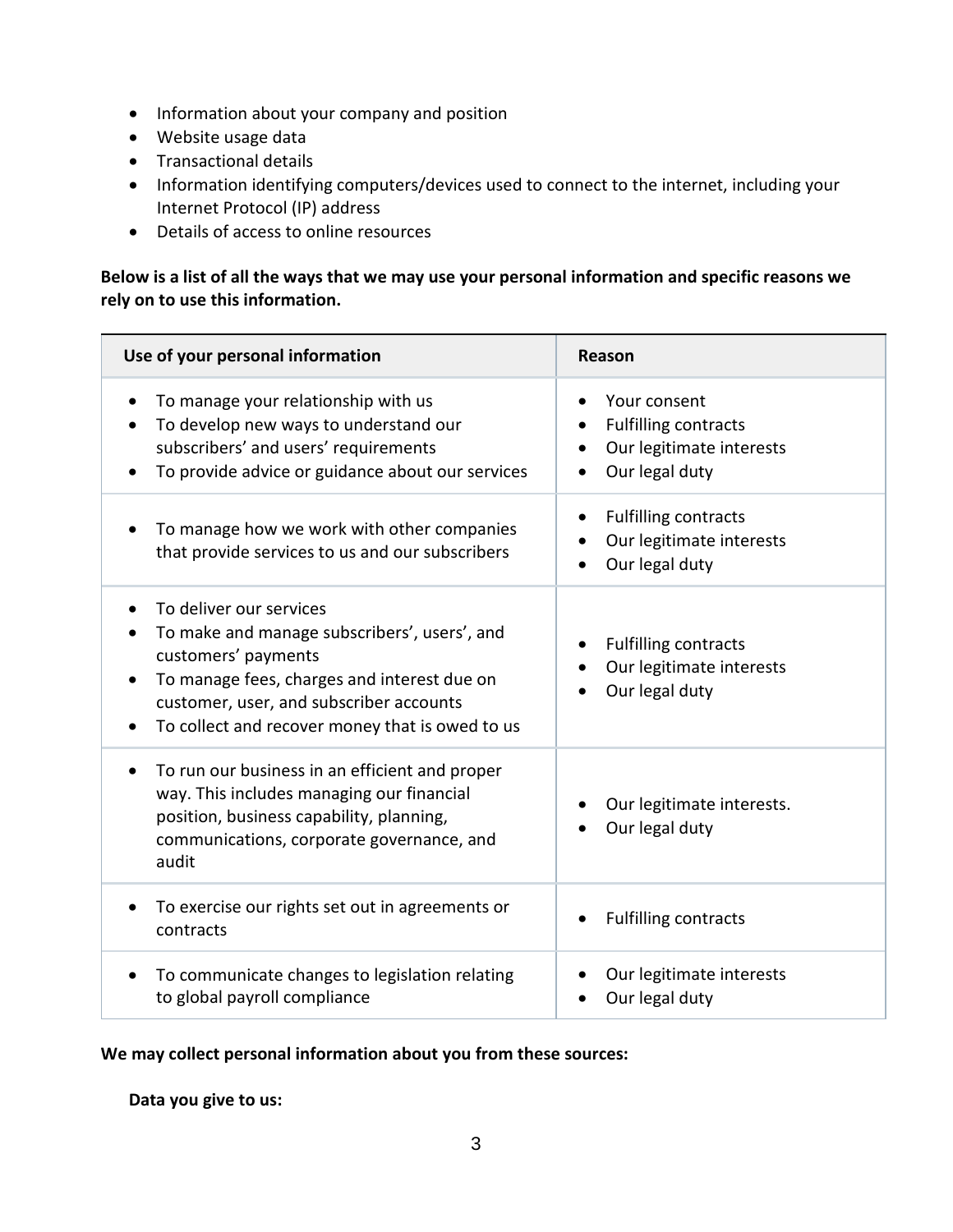- When you apply for our services
- When you talk to us on the phone or at meetings
- When you use our website
- In emails and letters
- In customer surveys

#### **Data we collect for use of our services including:**

- Personal details
- Financial details
- Goods or services provided

**Other Registration**: You may be asked for personal information when registering for specific services. For example, if you download certain whitepapers, you will be asked to provide your email address.

**Online Purchases**: We also ask for personal information when you make a purchase using our ecommerce store. The number and variety of useful services on GPMI's website that may require collection of personally identifiable information will continue to grow in the future. GPMI subscribers, users, and customers are allowed to choose a user name and password, and this user name and password enable customers to take advantage of restricted content and features on GPMI's website.

#### **What are "cookies" and how does GPMI use them?**

A cookie is a small text file containing a unique identification number that is transferred from a website to the hard drive of your computer. This unique number identifies your web browser – but not you – to GPMI computers whenever you visit GPMI's website. A cookie will not provide personally identifiable information about you, such as your name and address. The use of cookies is now an industry standard, and cookies are currently used on most major websites.

Most web browsers are initially set up to accept cookies. If you prefer, you can reset your browser to notify you when you have received a cookie. You can also set your browser to refuse to accept cookies altogether. While GPMI does not require you to use cookies, keep in mind that certain services will not function properly if you set your browser to refuse all cookies.

To help serve you better, GPMI generally uses cookies to identify return visitors. Cookies let us remember your web browser so we can provide personalized subscriber and customer services.

#### **What organization collects the information and who has access to it?**

Data collected through GPMI's website is generally collected and maintained solely by GPMI and/or its parent organization, the American Payroll Association. More specifically:

**Personally identifiable information.** When you provide personally identifiable information on GPMI's website to register for a service or buy a product, that information is collected and maintained solely by GPMI, unless specifically stated otherwise at the point of collection. If you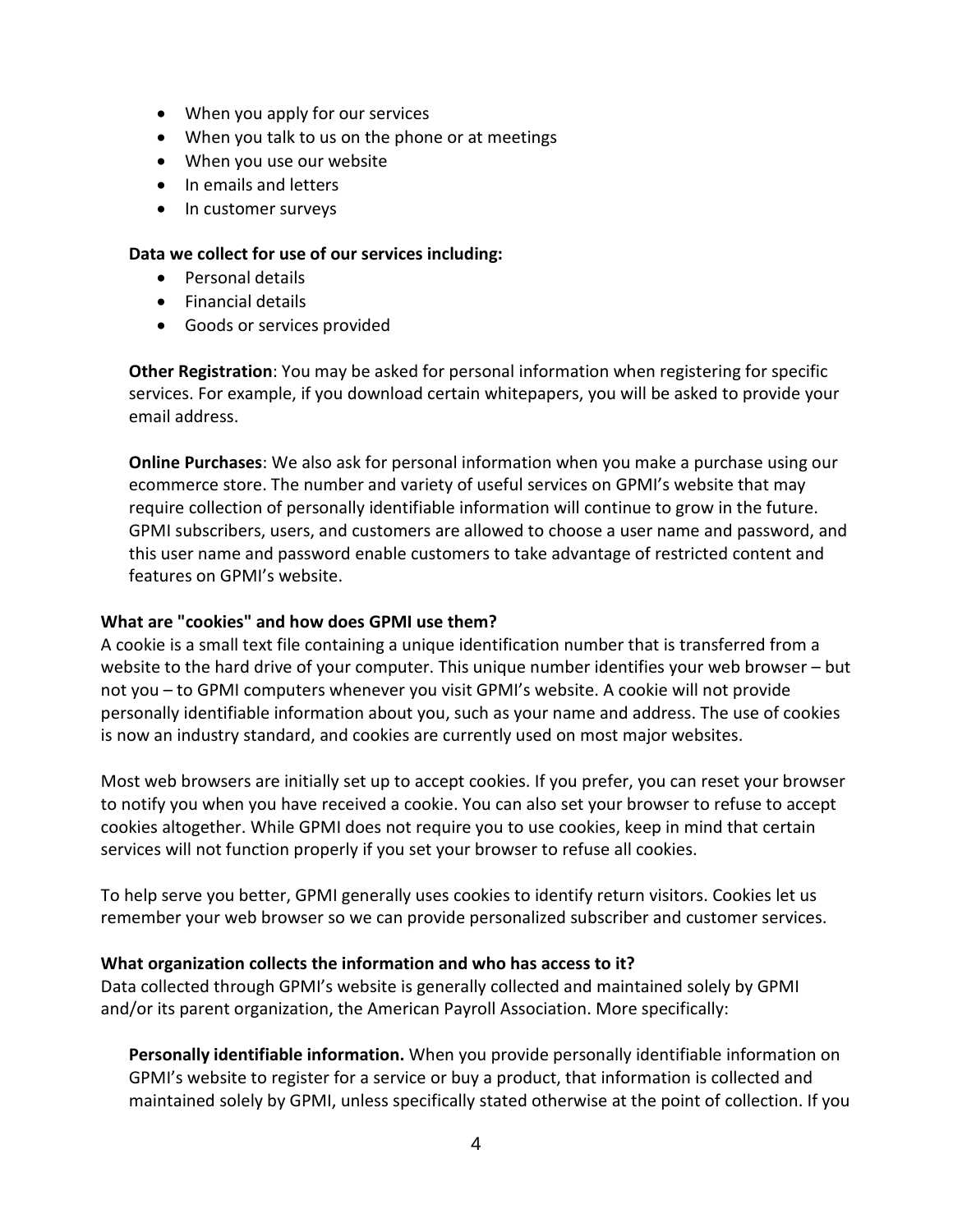subscribe to GPMI through our website or become a user, you provide personally identifiable information to GPMI.

**Anonymous information.** We disclose to third-party sponsors/advertisers aggregate statistics (i.e., impressions and click-throughs on a company's advertisement). Also, we may share aggregate website statistics with the media or other third parties. No personally identifiable information is disclosed to these sponsors/advertisers or other third parties as part of this process – only information in an aggregate form.

Be aware that GPMI's sponsors, advertisers, and third-party content providers have links on our site that take you to other websites. For example, when you click on an ad displayed on GPMI's website, you may be linked to another site. Please note also that links to other websites are provided throughout GPMI's website for users' information and convenience. GPMI's website Privacy Policy does not cover third-party data collection practices, and GPMI does not assume any responsibility for any actions of third parties.

### **How does GPMI use the information it collects?**

GPMI collects information to provide you with the services you request and to improve our website. If you subscribe to GPMI through our website, we use the personally identifiable information you provide to send you GPMI publications, white papers, information about subscriber benefits, and other information that GPMI believes is relevant and useful to its subscribers and users.

As mentioned above, GPMI uses the aggregate, anonymous data collected to let our sponsors/advertisers know the number of impressions or views and the number of "click throughs" on their advertisements. GPMI also uses this aggregate, anonymous data to perform statistical analyses of the collective characteristics and behavior of our site visitors; to measure user interests regarding specific areas of the GPMI website; and to analyze how and where best to use our resources. Without such data, we would not know which parts of the site are the most popular, and we would not be able to change and update the content and services appropriately.

GPMI may be required by law enforcement or judicial authorities to provide information on individual users to the appropriate governmental authorities. In matters involving a danger to personal or public safety, GPMI may voluntarily provide information to appropriate governmental authorities.

# **If you choose not to give personal information**

Data collection that is optional will be clearly stated when collected. However, if you decide not to share required personal data with us, it may delay or stop us from meeting our obligations and this can also mean that we cannot perform services needed to carry out requested transactions. We are required to collect certain personal information by law, and/or under the terms of a contract we have with you. By not sharing the required data with us, it may lead to cancelling a service you have with us.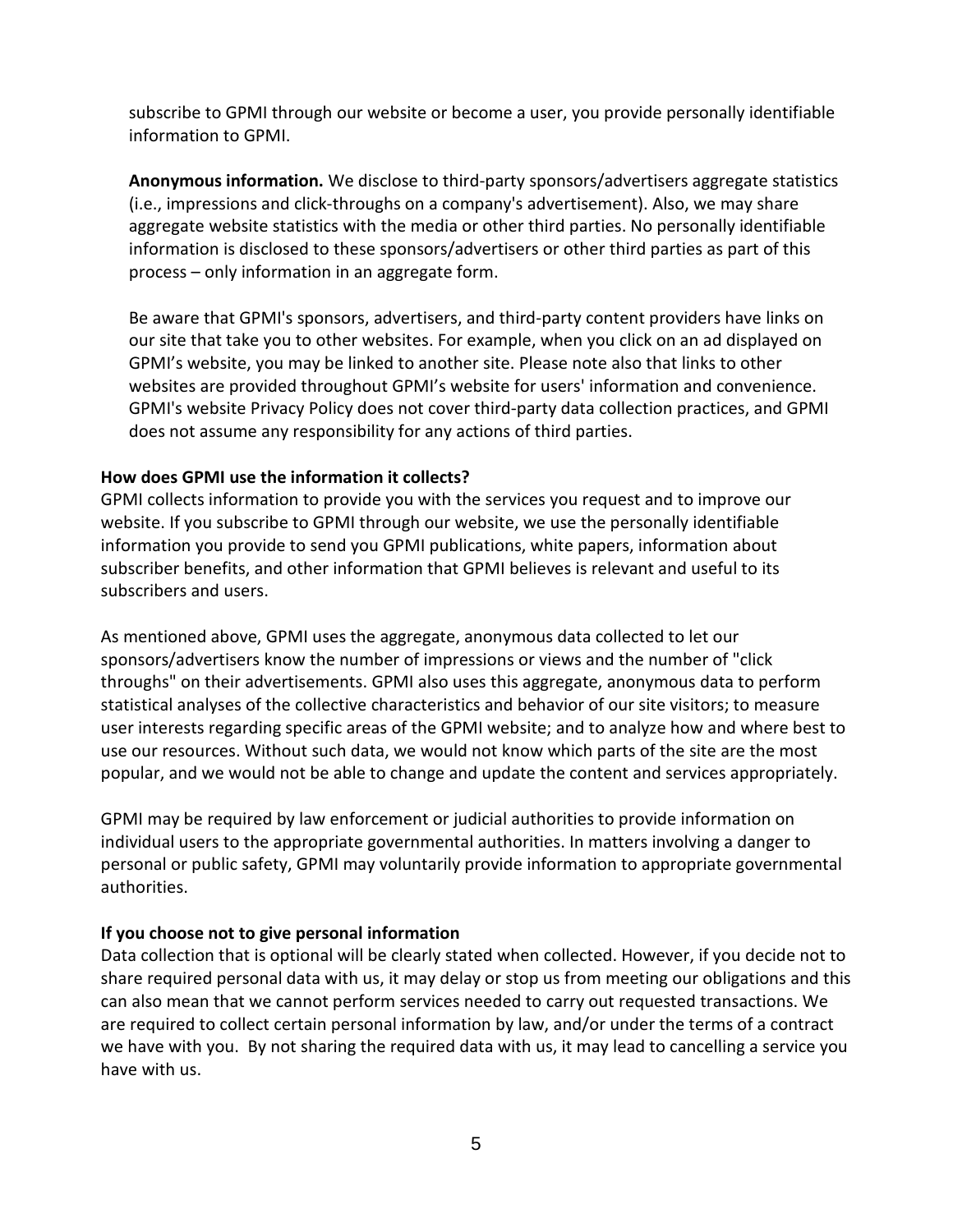#### **How long we keep your personal information**

We will keep your personal information for as long as you are a subscriber or customer of GPMI.

After that, we may keep your data for up to eight years for one of these reasons:

- To respond to any questions or complaints
- To show that we treated you fairly
- To maintain records

We may keep your data for longer than eight years if we cannot delete it for legal, regulatory or technical reasons.

#### **Marketing material you receive**

GPMI markets to our subscribers, users, and customers to let you know about products, services and offers that we think you might be interested in.

We sometimes use your personal information to decide which of these products, services and offers may be of particular interest to you. You have the right to contact us and ask us to stop using your data in this way at any time.

GPMI will market to you only if we have your prior consent to do so, or if we believe there is a 'legitimate interest'. Legitimate interest is when there is a business or commercial reason to use your information to market to you.

You also have the right to have us stop collecting data while you are using our website or mobile apps. Whatever you choose, you'll still receive important information such as changes to your existing products and services. From time to time we may ask you to confirm or update your choices, or if there are changes in the law, regulations, or the structure of our business. You can contact us at any time to update your choices.

# **Can I get a copy of the personal information you hold for me?**

You can access the personal information we hold about you by writing to us at this address: Global Payroll Management Institute, Inc. 1601 18<sup>th</sup> St. NW, Suite 1 Washington, DC 20009 [support@gpminstitute.com](mailto:support@gpminstitute.com)

If you have any questions about your information, what we do with it or believe any of the details held are inaccurate, please contact us at the above address.

# **Your rights to stop us using your personal information**

We may need to keep your data for legal or official reasons but you can inform us if you think that we shouldn't be using it. You can object to us using your data or ask to have it deleted and removed if you think there is no reason for us to have it. This is now recognized as the 'right to object', the 'right to erasure' or the 'right to be forgotten'.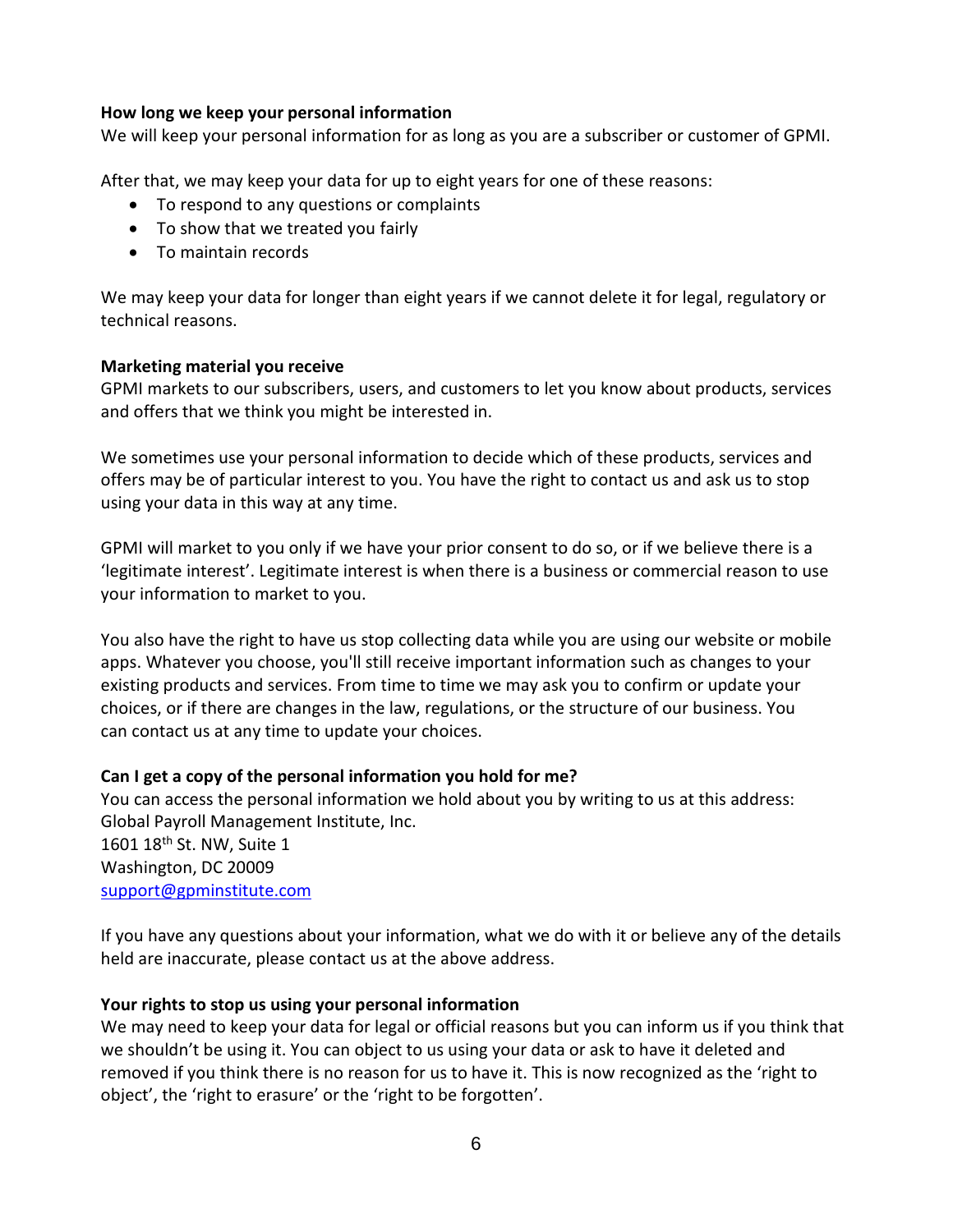We can sometimes limit the use of your data and this will mean that your data will only be used for specific things like legal rights and legal reasons. In this case, we will not use or share your information in additional ways while it is restricted.

You have the right to ask for your personal data to be restricted if you think:

- It is not correct
- If you think it has been used unlawfully, but you do not want it deleted
- It is no longer relevant, but you want us to keep it for a legal claim
- You are waiting for us to confirm if we are allowed to keep on using it but you have already asked us to stop using your data

If you want us to stop using your personal data for any of the above reasons, please contact us.

# **How you can withdraw your consent**

You have the right to withdraw your consent at any time so please let us know if you wish to withdraw consent. It may not always be possible to provide certain services to you if you do this, however, we can confirm this with you.

### **How to make a complaint**

If you are unhappy or unsatisfied with why and how we have used your personal data, you can contact us by sending an email to [support@gpmiinstitute.com](mailto:support@gpmiinstitute.com) or by writing to us at this address: Global Payroll Management Institute, Inc. 1601 18<sup>th</sup> St., NW, Suite 1

Washington, DC 20009, U.S.

# **How can GPMI subscribers, users, and customers modify their personal information?**

GPMI subscribers, users, and customers have the following options for changing and modifying information previously provided. Log on to the GPMI website, then click "Profile."

Alternately, you can contact Customer Service:

# **ATTN: Customer Service**

Global Payroll Management, Inc. 1601 18<sup>th</sup> St. NW, Suite 1 Washington, DC 20009 Call: (210) 224-6406 [support@gpminstitute.com](mailto:support@gpminstitute.com)

# **What is the opt-out policy for GPMI's website?**

The APA provides subscribers, users, and customers the opportunity to opt-out of receiving communications from us. If you no longer wish to receive specific communications or services such as mail, email, faxes, or electronic newsletters, you have the following options: Click on the link at the bottom of a GPMI email and follow the instructions to unsubscribe.